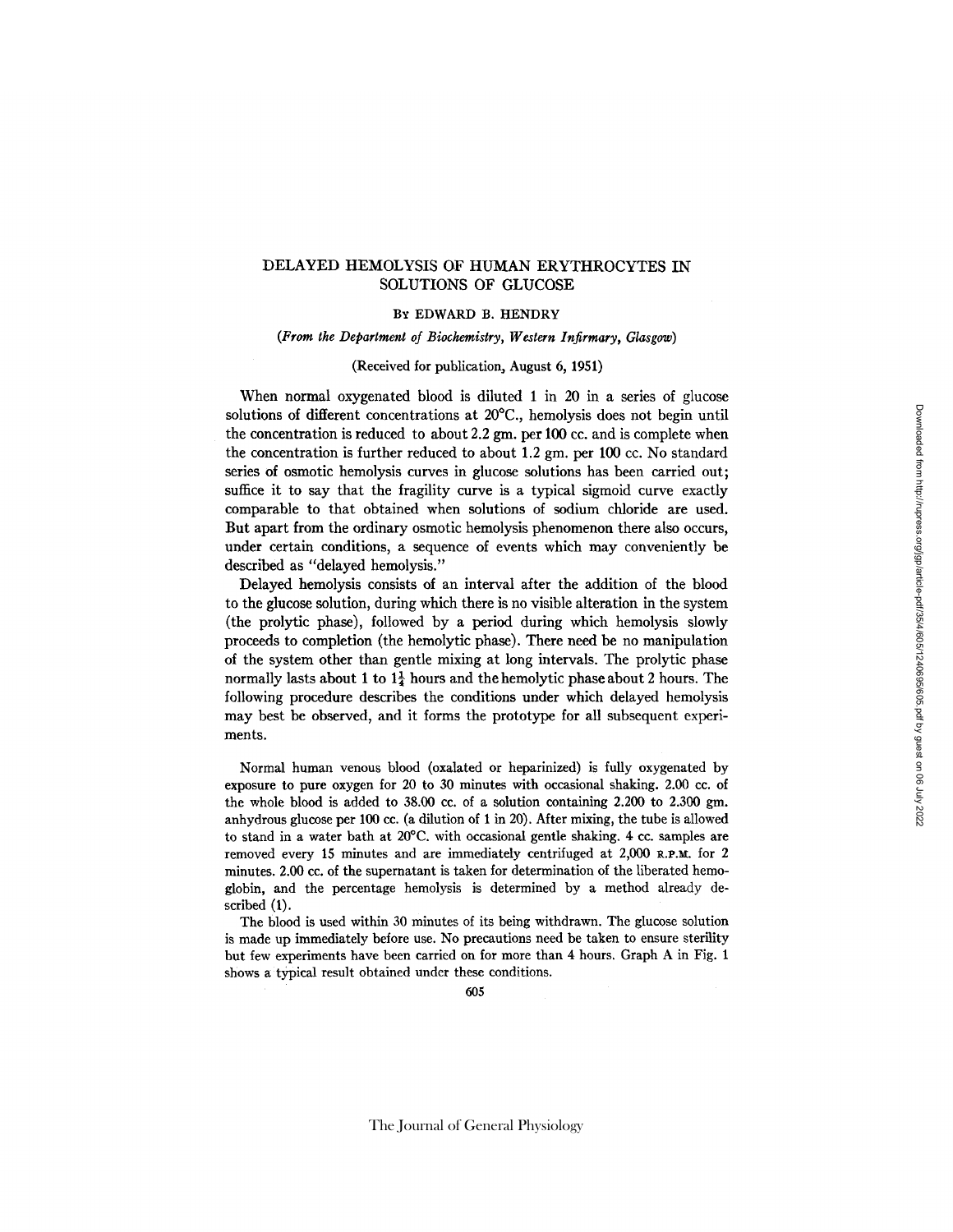Delayed hemolysis depends on a number of physical factors, most of which can be controlled and their effects examined. The experiments described here were designed to investigate the matter further and discover if it could add anything to our knowledge of hemolytic processes.

*The Glucose Concentration.--In* selecting a concentration of 2.200 to 2.300 gin. of glucose per 100 cc. one is dealing with a concentration which just fails to produce osmotic hemolysis under the given conditions, or which produces a minimum degree of hemolysis depending on the particular sample of blood.



FIG. 1. Graphs of delayed hemolysis; A at 20°C., B at 36°C., C at 8°C. Glucose concentration  $= 2.200$  gm./100 cc. Dilution  $= 1$  in 20.

To be quite sure that there shall be no trace of hemolysis (as will be necessary in certain experiments) a concentration of 2.400 or even 2.500 gm. per 100 cc. should be used.

As the concentration of glucose is increased, the prolytic phase is slightly prolonged, and the rate of hemolysis, once it starts, is slower. With an initial concentration of 3.0 gm. per 100 cc. or more, the onset of the hemolytic phase is delayed for more than 4 hours, and in isosmotic solution (5.5 gm. glucose per 100 cc.) no hemolysis is observed even after 12 hours at 20°C.

Lowering the glucose concentration below 2.0 gm. per 100 cc. always results in an initial hemolysis the degree of which depends on the concentration, but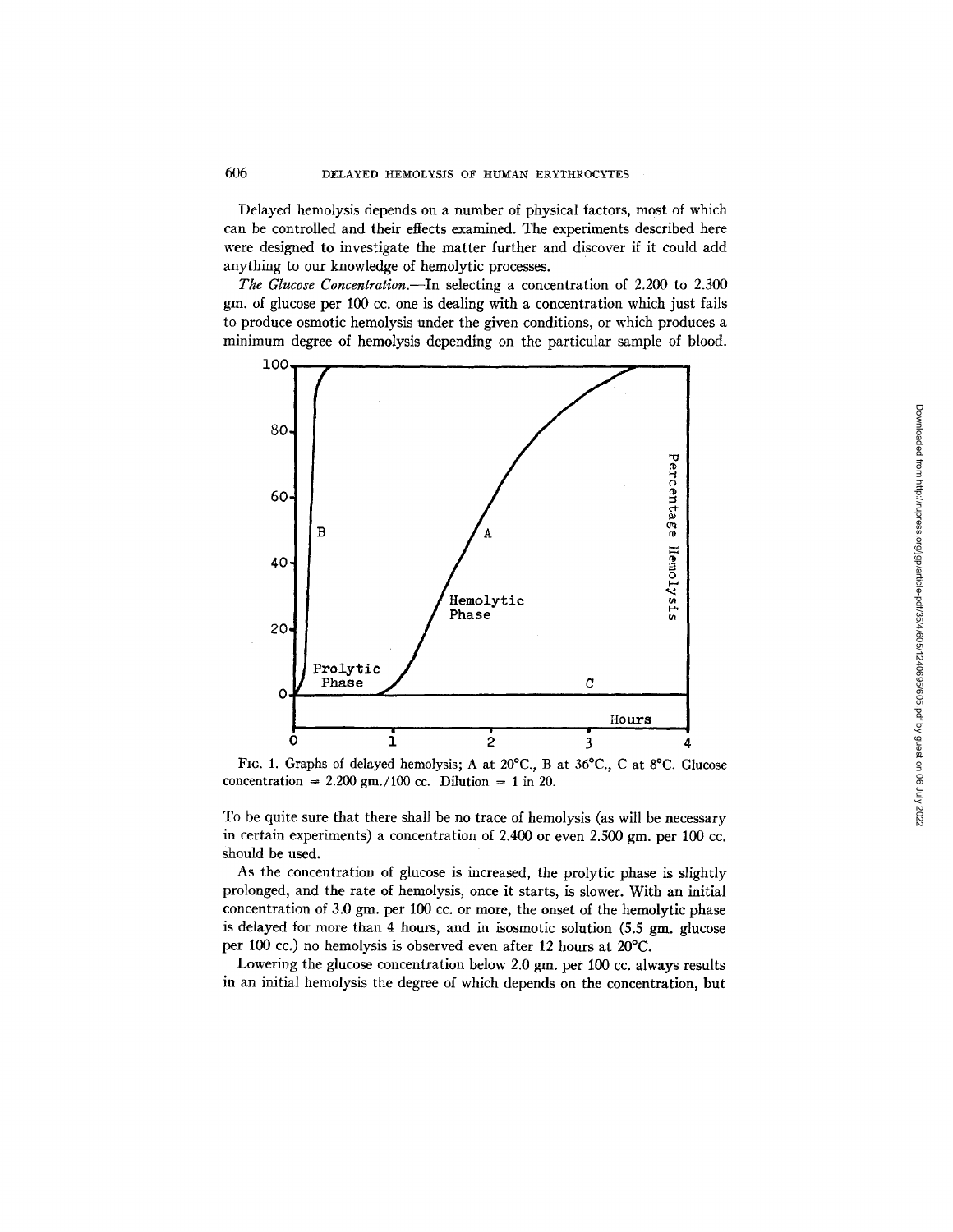even then, delayed hemolysis still occurs but the length of both phases is much reduced (see Fig. 2).

*The Shape of the Delayed Hemolysis Curve.--The* delayed hemolysis curve differs from the osmotic hemolysis curve in sodium chloride (or glucose) solutions. It is not a regular sigmoid curve. At the end of the prolytic phase, hemolysis begins quite sharply--it is much easier to guess where hemolysis "begins" in the case of delayed hemolysis than in the case of osmotic hemolysis.



Fig. 2. Delayed hemolysis curves in varying concentrations of glucose;  $A = 1.50$ ,  $B = 2.10, C = 2.20, D = 2.60$  gm. per 100 cc. Dilution = 1 in 20; temperature  $= 20^{\circ}$ C.

Once the 10 per cent hemolysis point is reached, the curve is practically a straight line until about 60 per cent of the cells have lysed. Thereafter, the rate of hemolysis gradually fails off, but one very noticeable feature is that the curve does not linger in the region of 99 to 100 per cent hemolysis, but reaches 100 per cent hemolysis quite abruptly.

*Blood Samples.--In* all the following work, blood has been obtained from normal healthy human beings, and, given the same conditions, the delayed hemolysis graphs are almost identical. The sex of the donor is immaterial. No experiments have yet been carried out with blood from pathological cases.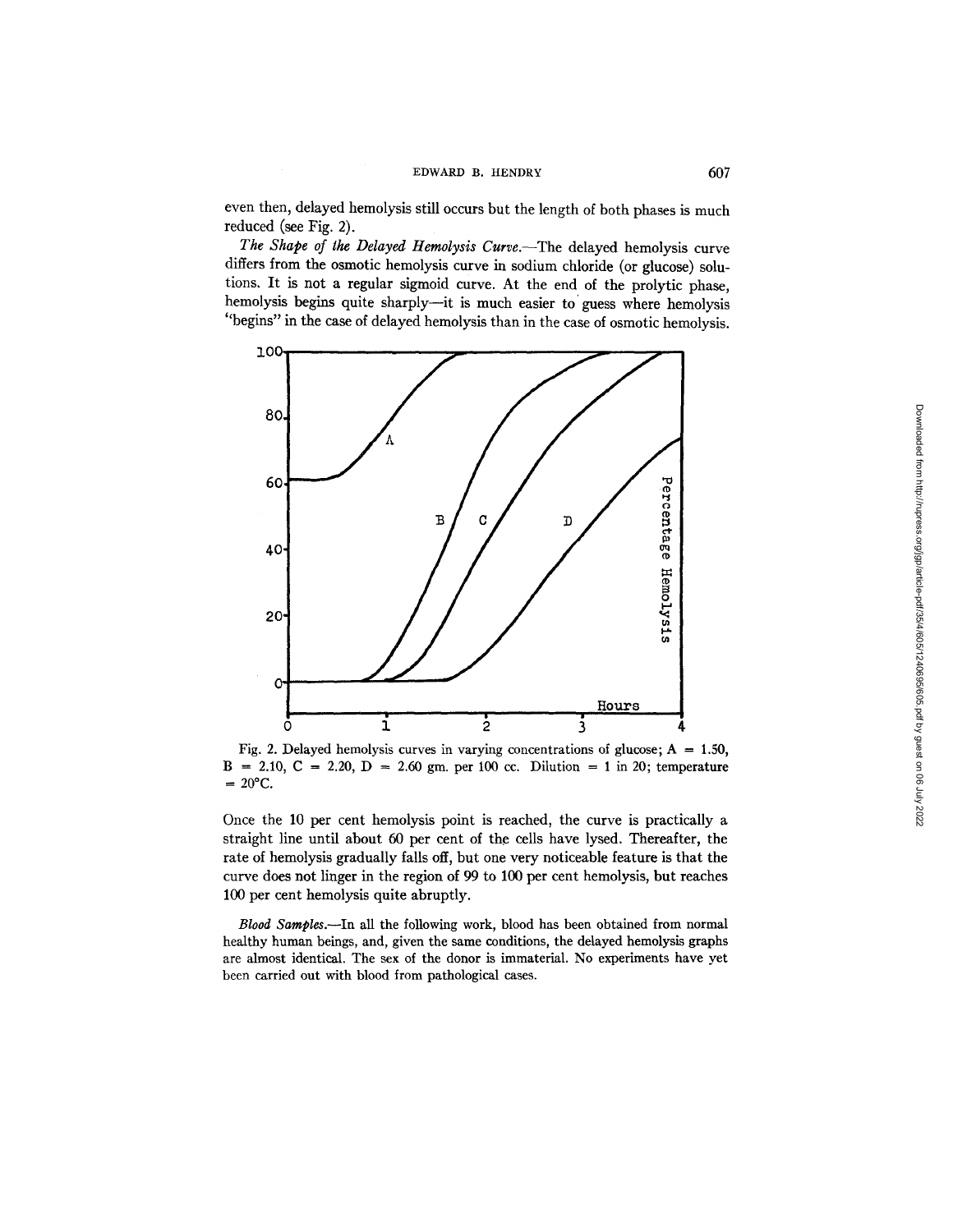In one or two experiments (not described in the text) the cells have been washed five times with physiological saline, and then suspended in a volume of saline equal to that of the original plasma. This in no way alters the delayed hemolysis curve.

Most of these experiments have been carried out with heparinized blood but the same curve is obtained with oxalated blood using the usual mixture of potassium and ammonium oxalates in minimal amount. Although standard series for comparison have not been carried out, there is no evidence that the nature of the anticoagulant makes any difference.

*Temperature.--This* is one of the most interesting factors concerned in delayed hemolysis. It has been well established that when a fragility curve is determined in sodium chloride solution, the curve is dependent, *inter alia,*  on the temperature. At constant concentration of salt, the lower the temperature the greater the degree of hemolysis, and *vice versa.* 

Using a solution of glucose containing 2.20 gm. per 100 cc. under the standard conditions already described, the typical graph of delayed hemolysis is obtained at 20°C. If the same solution of glucose be equilibrated at 36°C. before the addition of the blood, the prolytic phase is reduced to about 5 minutes and the hemolytic phase to about 10 minutes (Graph B, Fig. 1). At  $8^{\circ}$ C., it is found that no hemolysis occurs even after 4 hours (Graph C, Fig. 1).

It has already been shown that in hemolysis in sodium chloride solution, the effect of changes of temperature can be correlated with the resulting changes of osmotic pressure (2), and that if the concentration of the sodium chloride solutions be so adjusted that the hemolyzing systems have the same osmotic pressure at different temperatures, then temperature changes have no effect on the degree of hemolysis or on the fragility curve. Because of the very great differences in the delayed hemolysis curves at 8, 20, and  $36^{\circ}$ C., it was not anticipated that changing from constant concentration to constant osmotic pressure would bring the curves into alignment, and so it turned out. At constant osmotic pressure, the delayed hemolysis curves at these three temperatures are as widely different as they are at constant concentration. In view of this finding, it is necessary that the temperature variation should not exceed 0.5°C.

Using a glucose concentration of 5.50 gm. per 100 cc., and working at  $37^{\circ}$ C., delayed hemolysis is again observed--the curve being very similar to that obtained by using a glucose concentration of 2.40 gm. per 100 cc. at  $20^{\circ}$ C.

*Dilution of the Blood.--A* dilution of 1 in 20 was originally chosen largely as a matter of convenience. The ratio of blood to hemolyzing system affects the degree of osmotic hemolysis because of the difference in osmotic pressure between the blood (approximately 6.5 atmospheres) and the hypotonic solutions of sodium chloride and of glucose which will produce some degree of hemolysis (approximately 2.8 atmospheres). The greater the ratio of the volume of blood to the volume of hemolyzing solution, the less will be the degree of osmotic hemolysis.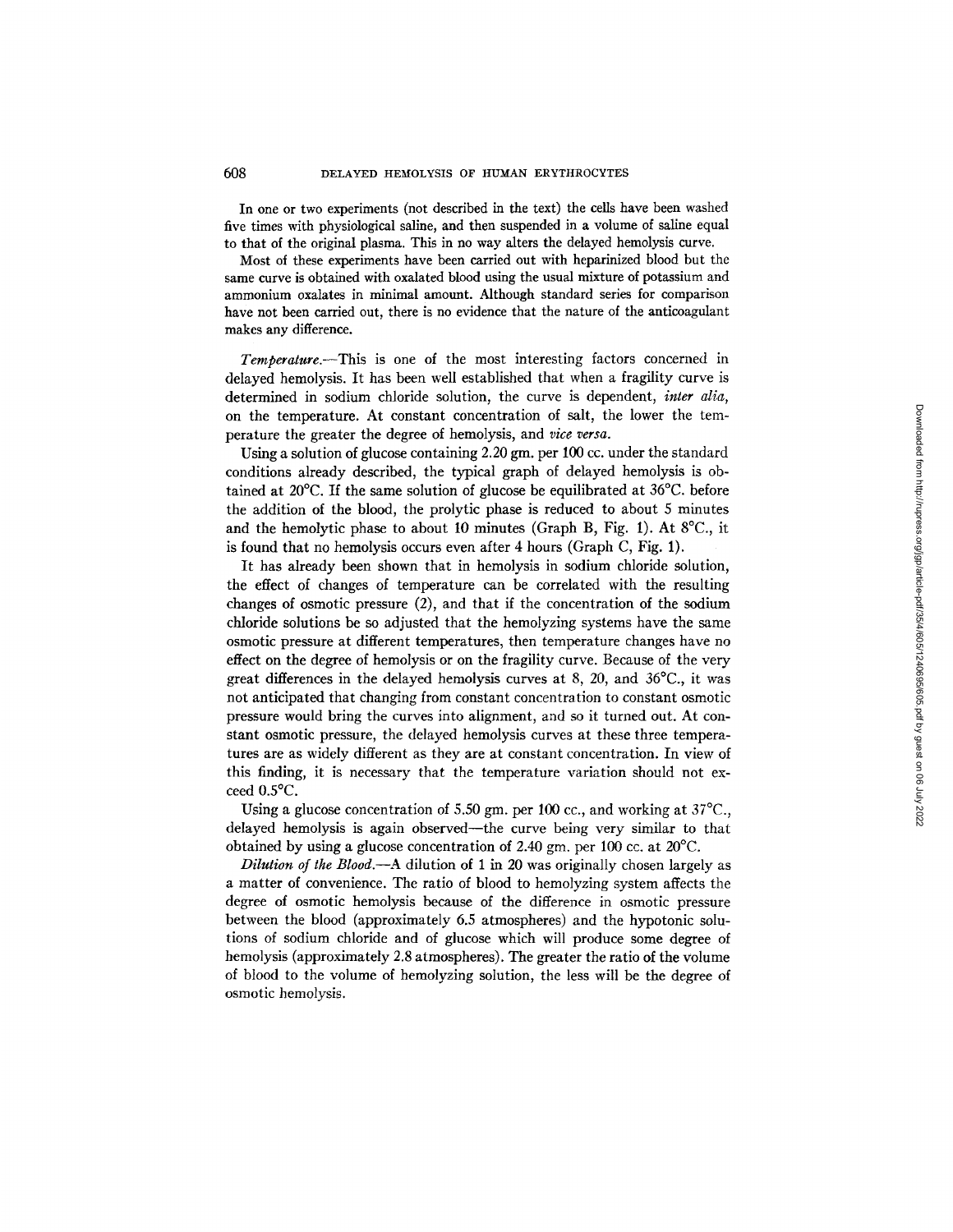#### EDWARD B. HENDRY 609

If delayed hemolysis curves are carried out at different dilutions (1 in 10, 1 in 20, 1 in 40) it is found that the length of the prolytic phase is the same for all dilutions, but the rate of hemolysis during the hemolytic phase is most rapid in the 1 in 10 dilution and slowest in the 1 in 40 dilution. This is the reverse of what might be anticipated from the figures given in Table I.

*Oxygenation.--Oxygenation* has a considerable effect on the osmotic fragility of red cells suspended in glucose solution; as in sodium chloride solution, oxygenation decreases the degree of hemolysis. The typical curve of delayed hemolysis can be obtained with venous as well as with oxygenated blood, but when venous blood is employed, a higher concentration of glucose should be used. In all experiments described here, oxygenated blood has been used.

*Bacterial Infection.--Although* most unlikely that delayed hemolysis is due to, or is associated with, the growth of bacterial contaminants, the standard experiment

#### TABLE 1

# Percentage Hemolysis of Oxygenated Blood in Glucose and in Sodium Chloride Solutions at 20°C. *at Various Dilutions*

Time of hemolysis  $= 10$  minutes.

| Solute          | Concentration.  | Dilution    |             |             |
|-----------------|-----------------|-------------|-------------|-------------|
|                 |                 | $1$ in $10$ | $1$ in $20$ | $1$ in $40$ |
|                 | gm. per 100 cc. | per cent    | per cent    | per cent    |
|                 | 1.700           | 19          | 31          | 48          |
| Sodium chloride | 0.366           | 25          | 52          | 70          |

was repeated with all precautions to ensure sterility. Delayed hemolysis occurred as usual. Nor does the addition of 0.3 per cent  $p$ -cresol affect the delayed hemolysis curve.

*pH Changes.--The* changes in pH which occur during delayed hemolysis are slight. Immediately after diluting the oxygenated blood 1 in 20 with the glucose solution, the pH lies between 7.9 and 8.1 at 20°C. By the end of the prolytic phase, it has risen to about 8.3, and during the hemolytic phase, it gradually falls until it reaches its original level once hemolysis is complete. The actual pH values vary slightly from one blood sample to another, but the changes are always in the same direction and of the same order.

It was early discovered that this system is very sensitive to changes in the initial pH. Addition of small amounts of various substances (in order to determine their effect on delayed hemolysis) produced changes which, in most cases, corresponded to a change in pH. Thus addition of sodium dihydrogen phosphate to a final concentration of 0.1 per cent lowered the pH of the system by about 1.2 units, prolonged the prolyfic phase slightly, and slowed down the hemolytic phase. Addition of disodium hydrogen phosphate to a final concentration of 0.1 per cent increased the pH of the solution by about 0.7 unit,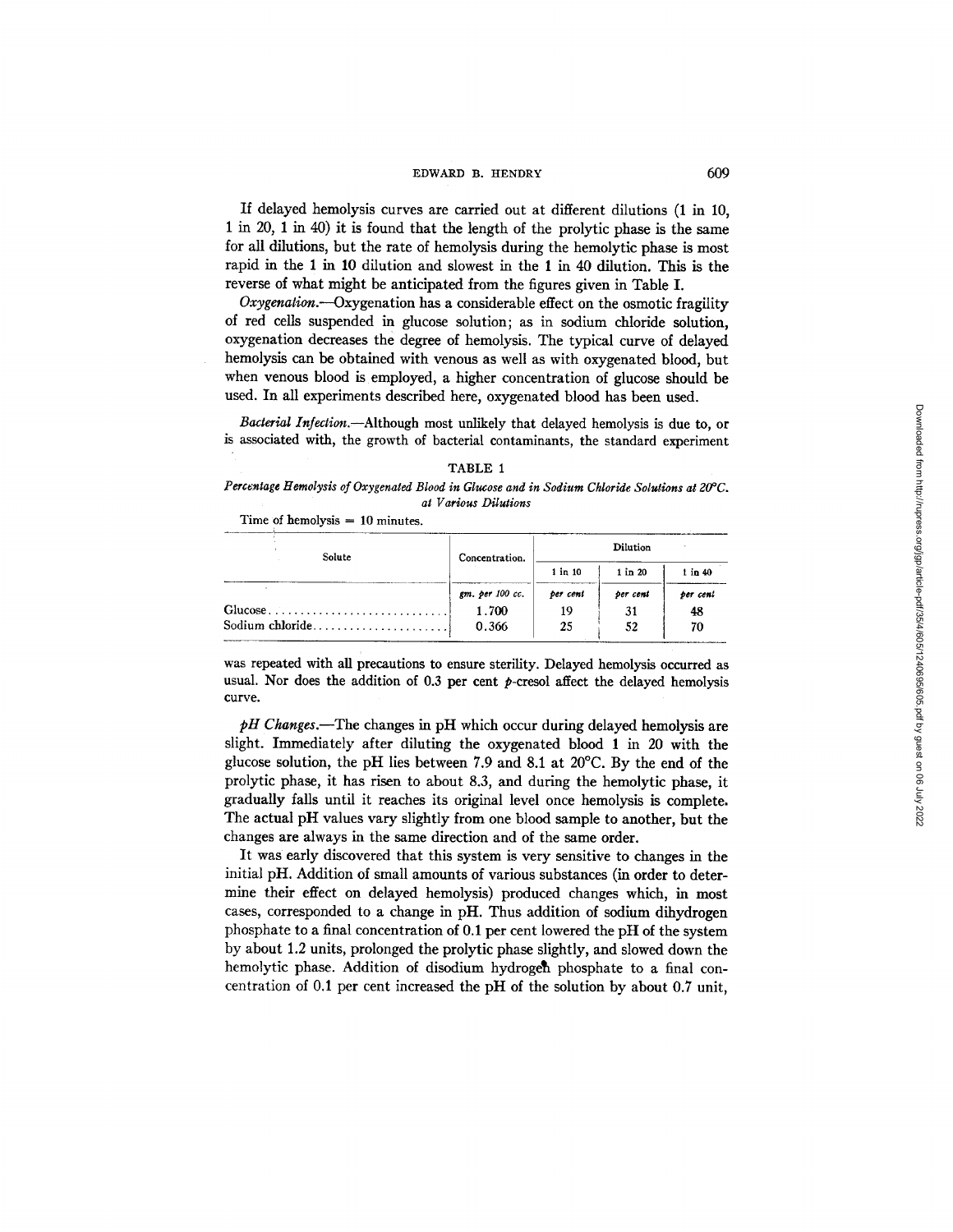decreased the length of the prolytic phase slightly, and markedly accelerated the hemolytic phase.

In general, addition of any substance which alters the pH of the system, alters the delayed hemolysis curve.

*Effect of Added Solute.--If* delayed hemolysis be allowed to proceed until the degree of hemolysis has reached 40 to 50 per cent, and enough solid sodium chloride is then added to double the osmotic pressure of the mixture, the hemolytic phase is abruptly stopped. Although the final concentration of sodium chloride itself is not sufficient to prevent osmotic hemolysis, the combined osmotic pressures of the sodium chloride and the glucose are enough. If the experiment be repeated adding solid glucose in place of solid sodium chloride, the hemolytic phase is again stopped (see Fig. 3). This finding was somewhat unexpected but it agrees with the observation that delayed hemolysis occurs only within a restricted range of glucose concentrations. Although osmotic and delayed hemolysis are quite different phenomena, they are p.ot entirely independent. The position is clarified when the accompanying changes in cell shape are examined.

When erythrocytes are suspended in isosmotic glucose solution, they retain their characteristic shape for many hours. Suspended in a solution containing 2.20 gm. glucose per  $100$  cc., they immediately assume the spherical shape of impending lysis. No change visible under the microscope occurs during the succeeding prolytic phase. When the hemolytic phase has begun, ghost cells begin to make their appearance and can be detected without difficulty. Stromatolysis follows, so that the percentage of ghost cells never reaches a very high figure until near the end of this phase. After hemolysis is complete, all ghost cells soon vanish. Agglutination does not occur.

If, during the prolytic phase or early in the hemolytic phase, the concentration of glucose be gradually increased by addition of the solid sugar, a curious transformation occurs. In the course of a few minutes, many of the cells assume what may be described as the shape of a "monoconcave disc;" *i.e.,* a sphere with a very obvious indentation. Further increase in the glucose concentration results in the formation of the normal biconcave discs. This reversion to the normal shape must be the result of increased osmotic forces, and since the assumption of the spherical shape is a necessary preliminary to osmotic and other types of hemolysis, it explains why the addition of solid glucose (or sodium chloride) suddenly stops the progress of the hemolytic phase.

Certain of the following experiments involve the addition of small quantities of various substances to the glucose solution to which the blood is later added. It is necessary that these substances be colorless and water-soluble; that they be neutral or almost so; and that they do not react with  $N/10$  sodium hydroxide to give colored products or otherwise interfere with the determination of the percentage hemolysis.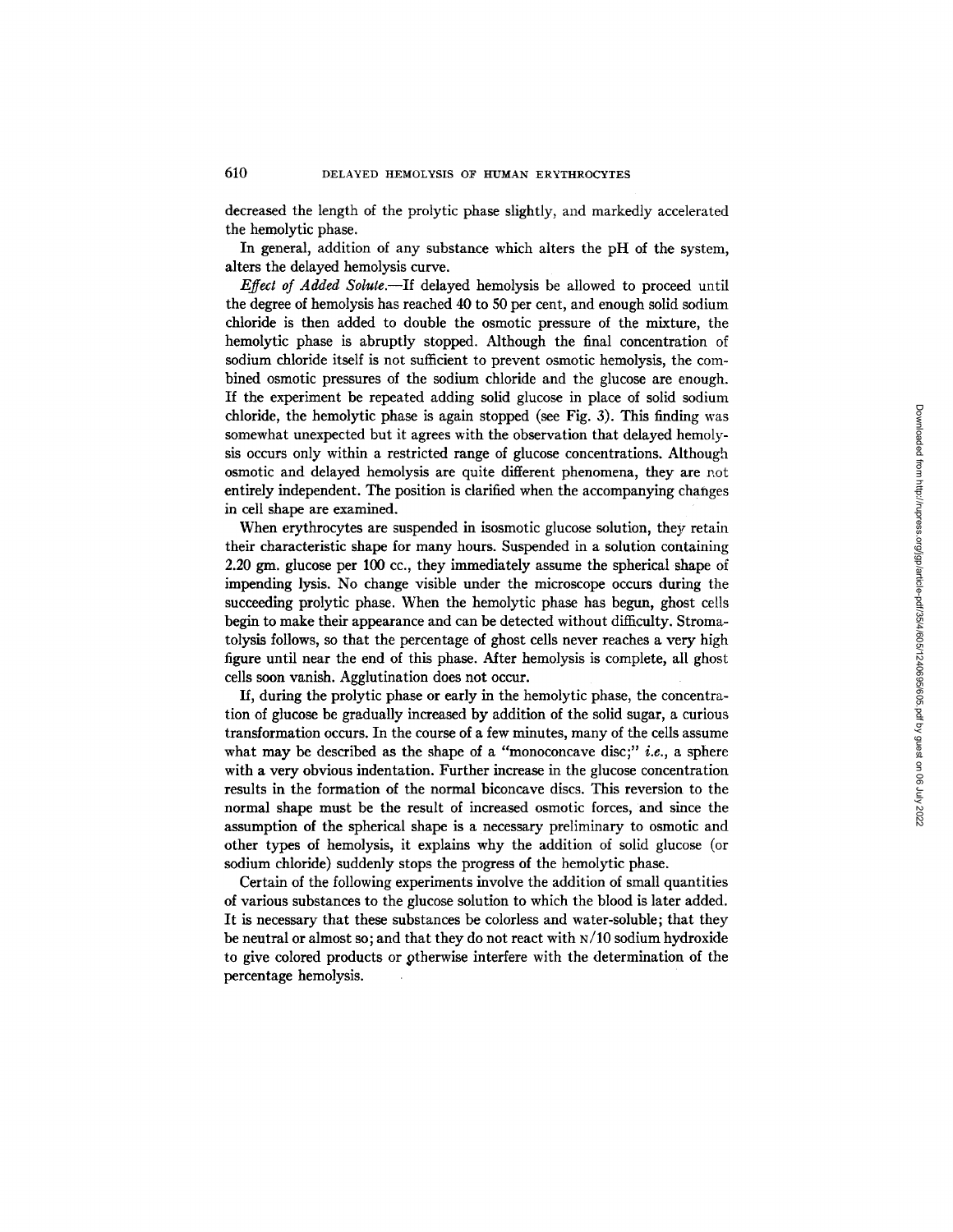### EDWARD B. HENDRY 611

Such additions will necessarily increase the osmotic pressure of the hemolyzing system and their concentrations must not be such that they will interfere with the process by virtue of the increased osmotic pressure which they will certainly produce. If  $4 \text{ mg}$ , of sodium chloride be dissolved in the 38.0 cc. of glucose solution used in the experiment (a final concentration of 0.01 per cent (weight per volume) when the blood has been added) and if the glucose solution have a concentration of 2.40 gm. per 100 cc., then the osmotic pressure of the hemolyzing system will be increased from 3.20 atmospheres at 20°C. (glucose only) to 3.28 atmospheres (glucose plus sodium chloride). The addition of this quantity of sodium chloride in no way affects the curve of delayed hemolysis but the addition of sodium chloride to a final concentration of 0.05 per cent slows down the rate of the hemolytic phase appreciably.

With these various provisos it is obvious that the range of substances, the activity of which can be investigated, is severely limited. Potassium cyanide, for example, even in a concentration as low as 0.01 per cent shortens the prolytic phase and accelerates the hemolytic phase. This is due to its effect on the pit of the system.

Sodium fluoride in concentrations up to 0.05 per cent has no effect on delayed hemolysis, compared with a control containing an osmotically equivalent amount of sodium chloride. Sodium iodoacetate in concentrations up to 0.1 per cent has no effect on delayed hemolysis. Above these concentrations, the osmotic effect of these two compounds becomes apparent and inhibits the phenomenon.

Cupric ion in concentrations up to  $10^{-4}$  M, and mercuric ion in concentrations up to  $10^{-5}$  M, have no effect; but the latter, in a concentration of  $10^{-4}$  M prolongs the prolytic phase and slows down the hemolytic phase. Saturation with carbon monoxide (in place of oxygenation) does not alter the delayed hemolysis curve; nor does the presence of urethane in a concentration of 0.25 per cent.

One of the most interesting actions is that of phlorhizin. Addition of phlorhizin to a final concentration of 0.05 per cent (ca. 0.001 M) completely inhibits delayed hemolysis for several hours. Phlorhizin is intrinsically hemolytic, for its addition to a suspension of ceils in sodium chloride solution increases the degree of hemolysis markedly. It is also slightly acidic and its addition to the glucose solution at this concentration lowers the pH (once the blood has been added) by about 0.3 unit. It has been stated above that addition of substances causing a lowering of the pH prolongs the prolytic phase and slows down the hemolytic phase, but the effect of phlorhizin is far beyond what would be expected were an alteration in pH its only effect (see Fig. 3). It is beyond doubt that the action of this substance is a genuine inhibition of delayed hemolysis.

*Potassium Loss.--It* was first shown by Davson and Danielli (3) that potassium escapes from cells suspended in hypotonic solutions prior to any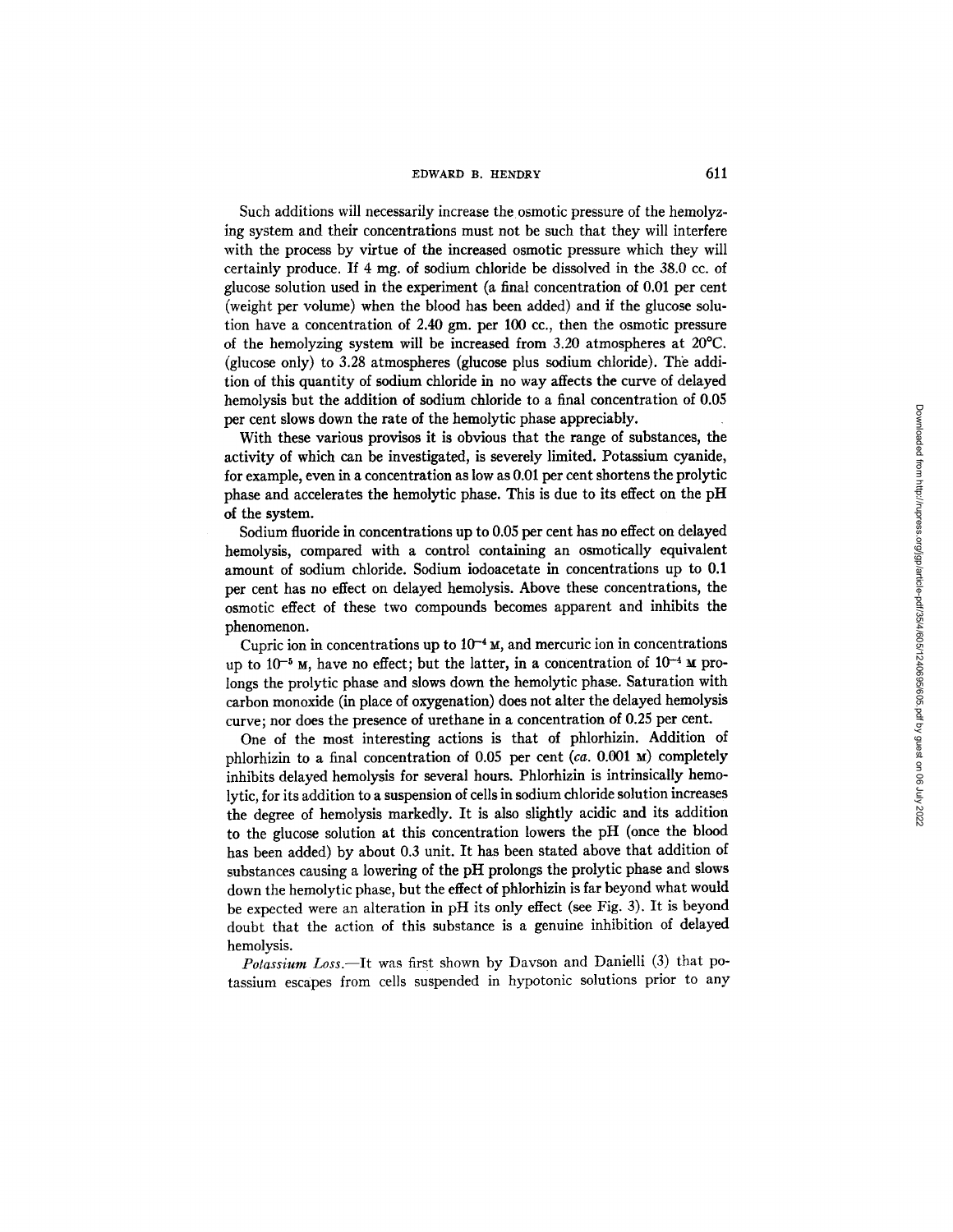escape of hemoglobin. Such a leakage of potassium also occurs during the prolytic phase of delayed hemolysis.

Potassium has been determined in the supernatant fluid by the cobaltinitrite method using the modification of Abul-Fald (4). Where phlorhizin had been used as inhibitor, it is necessary to ash the specimen prior to precipitation for phlorhizin interferes with precipitation by cobaltinitrite. The potassium con-



FI6. 3. A, Continuation of the normal delayed hemolysis graph; B, with addition of solid sodium chloride or glucose at the point  $X$ ; C, with 0.1 per cent disodium hydrogen phosphate; D, with 0.1 per cent sodium dihydrogen phosphate; E, with 0.05 per cent phlorhizin. Glucose concentration = 2.20 gm. per 100 cc.; dilution = 1 in 20; temperature  $= 20^{\circ}$ C.

tents of the plasma and cells of the individual blood samples have not been analyzed; these values for normal blood are very constant and can be taken as 20 and 400 rag. per 100 cc. respectively without invalidating any conclusions that may be drawn from the following type of experiment. Assuming also, a packed cell volume of 40 per cent for normal blood, it may be calculated that, in the standard experiment, 1 cc. of the supernatant will contain approximately:-

 $6 \mu$ g. potassium if no potassium escapes from the cells, and,

86  $\mu$ g. potassium if all the potassium diffuses out of the cells.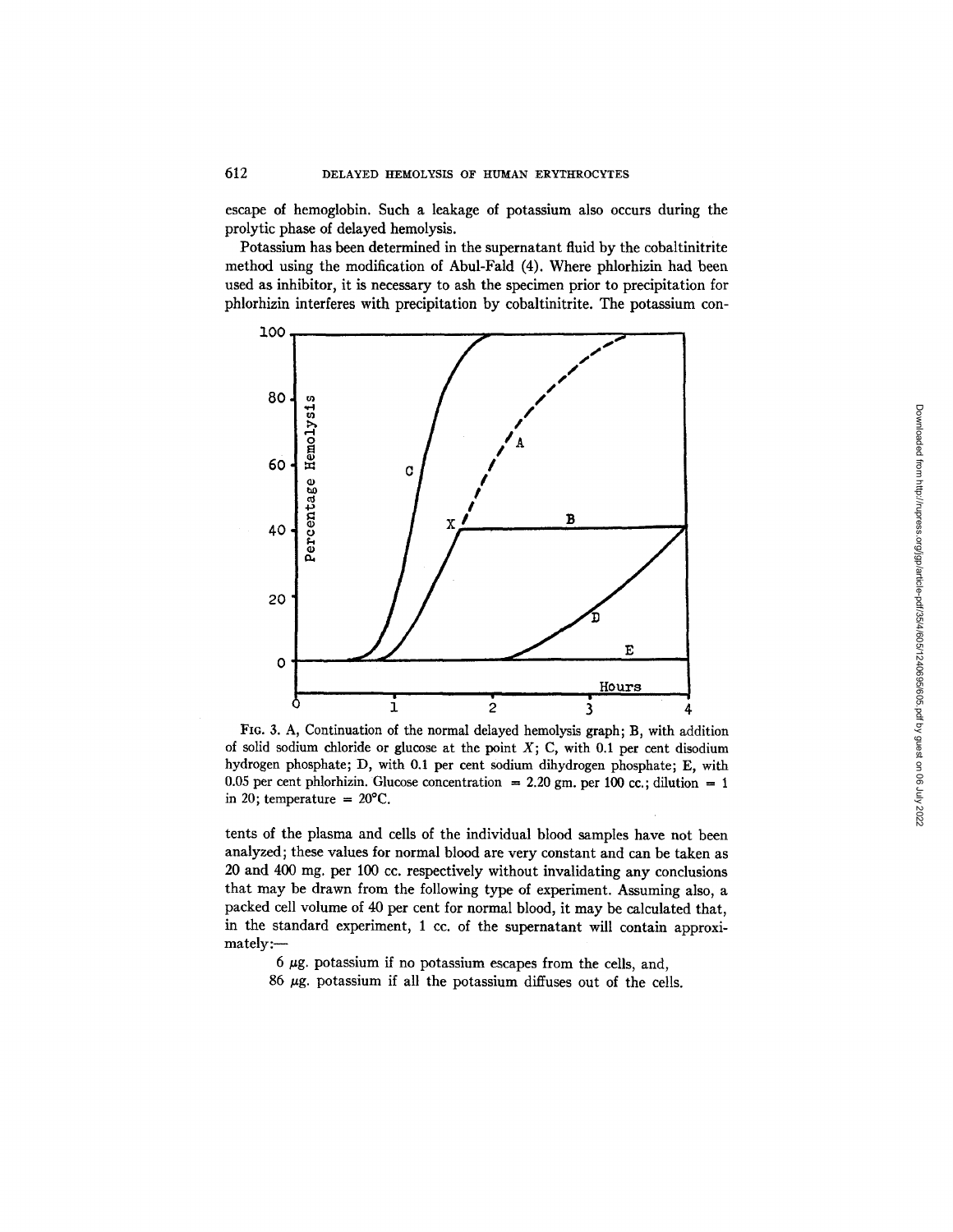Analyses have been confined to the escape of potassium during the prolytic phase; no determinations have been made on any sample which showed hemolysis. Typical results are shown graphically in Fig. 4. The rate of escape of potassium decreases when the temperature is lowered, but the more interesting observation is that it is not affected by phlorhizin, and that 90 per cent of the cell potassium can escape without the occurrence of hemolysis.



FIO. 4. Escape of potassium from erythrocytes during the prolytic phase of delayed hemolysis; A, at  $20^{\circ}\text{C}$ ; H = hemolysis. B, at  $20^{\circ}\text{C}$ . in presence of 0.1 per cent phlorhizin. C, at  $8^{\circ}$ C. D, at  $20^{\circ}$ C., in 5.50 per cent glucose.

Using a glucose concentration of 5.50 gm. per 100 cc. at 20°C., the potassium escapes more slowly, but at the end of 5 hours, about 70 per cent of it has been lost without the occurrence of hemolysis (Fig. 4, Graph D).

*Phosphate Estimations.*—Estimations of the total acid-soluble and inorganic phosphate in the cells during the prolytic phase by the method of Fiske and SubbaRow  $(5)$  gave results which added little information. 5.00 cc. aliquots of the system set up as in the prototype experiment were rerr yved at intervals up to the onset of hemolysis, centrifuged rapidly, the cells washed once with 10 per cent sucrose, lysed with water, and precipitated with 10 per cent trichloracetic acid. The total acid-soluble phosphate of the ceils remained constant. The inorganic phosphate gradually rose from 2.7 mg. P per i00 cc. ceils (after 1 minute) to 3.9 mg. P per 100 cc. ceils (after 75 minutes). This change is not much beyond the limits of accuracy of the method with the amounts which have been employed, and is in the direction to be expected.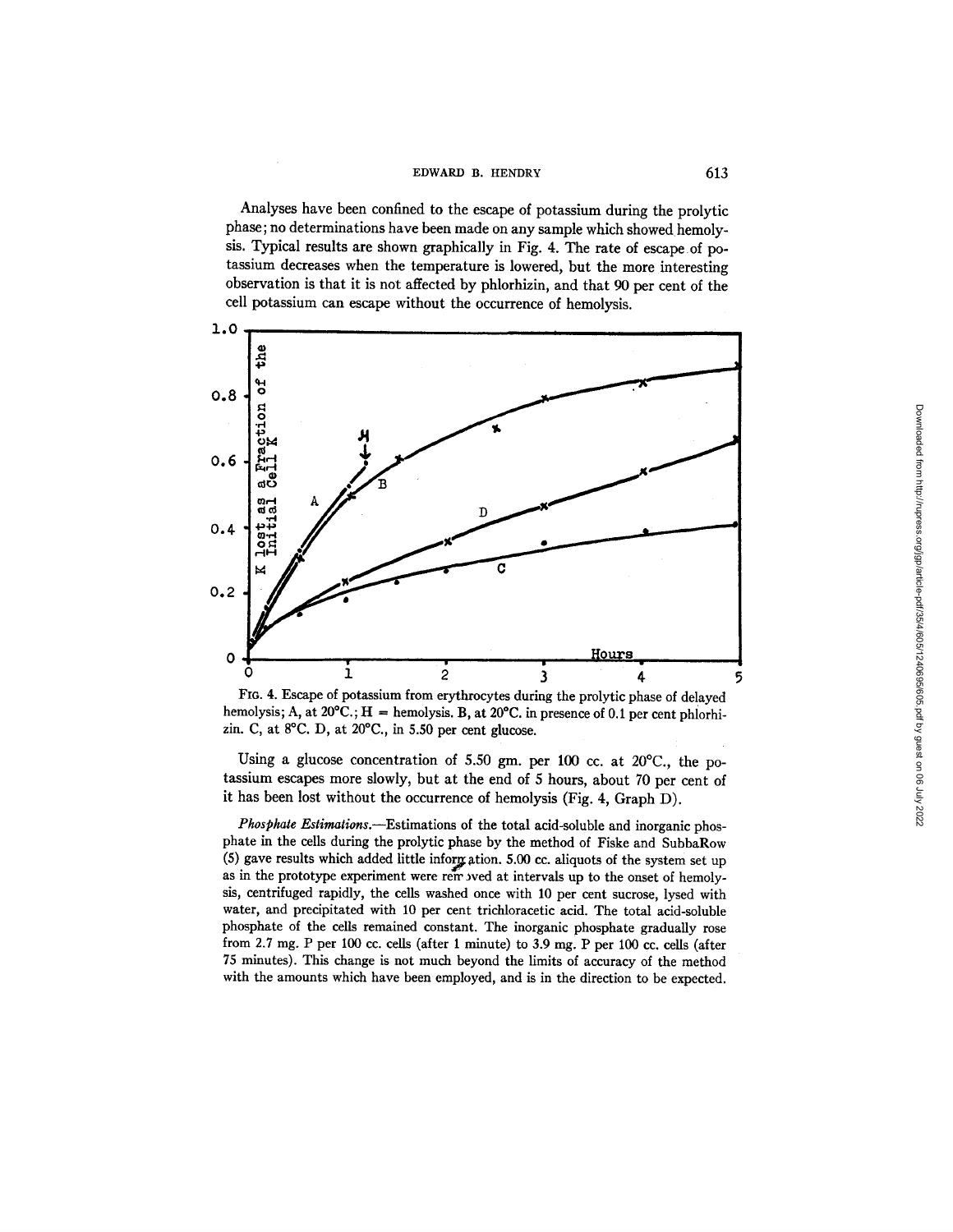#### DISCUSSION

There are so many points of difference between osmotic and delayed hemolysis that they must be regarded as separate and distinct phenomena. The prolytic phase in osmotic hemolysis lasts only a few seconds with human blood; in delayed hemolysis in glucose solution it lasts 60 to 80 minutes under the conditions of the experiment. An increase in temperature at constant concentration reduces the degree of osmotic hemolysis, but greatly accelerates the process of delayed hemolysis, and *vice versa.* Decreasing the ratio of blood to hemolyzing system decreases the degree of osmotic hemolysis, but accelerates the hemolytic phase of delayed hemolysis, and *vice versa*. Addition of phlorhizin increases the degree of osmotic hemolysis, but acts as an inhibitor of delayed hemolysis. But delayed hemolysis is not entirely independent of osmotic pressure, for it occurs only within a limited range of concentration.

Now it may fairly be reasoned that the development of the hemolytic phase of delayed hemolysis is not a spontaneous reaction, and all experience suggests that it is a result of processes going on during the prolytic phase. Something is apparently happening during the prolytic phase which culminates in a state which permits of a fairly sudden onset of hemolysis, and the conditions are such that the cells have received the minimum of manipulation and the only chemical which has been added is glucose in solution.

The possibility of enzyme activity being involved must first be considered. No hemolytic agent, in the widest sense of the word, is present in lytic concentration at the outset and if one is developed during the prolytic phase it is presumably, but not necessarily, developed as a result of enzyme action; *e.g.,*  the production or activation of a lysolecithin. The prolytic phase would then be an interval during which enzyme activity was increasing until it reached a critical point. The considerable effect of alteration in temperature would support a theory of enzyme action. Glycolysis is an obvious possibility and the experiments described above do not completely exclude glycolysis. Fluoride and iodoacetate do not interfere with delayed hemolysis in the maximum concentrations which can safely be used without interfering with the process by increasing the osmotic pressure of the system to a level at which hemolysis will not occur. There seems to be considerable doubt about the concentration of fluoride required to inhibit glycolysis: Danowski (6) finds that concentrations of 0.05 and 0.025 per cent retard glycolysis effectively; Bueding and Goldfarb (7) have shown that not even 2 per cent sodium fluoride will completely inhibit glycolysis. But a cursory review of the literature of the last 10 years shows that a concentration of 0.05 to 0.10 per cent fluoride is generally used to inhibit glycotysis; and the corresponding concentrations of iodoacetate are in the region of 0.01 to 0.05 per cent.

The highest concentrations of fluoride and iodoacetate which can be used in these experiments without introducing an osmotic pressure effect, are 0.05 and 0.1 per cent respectively. Neither of these compounds has any effect on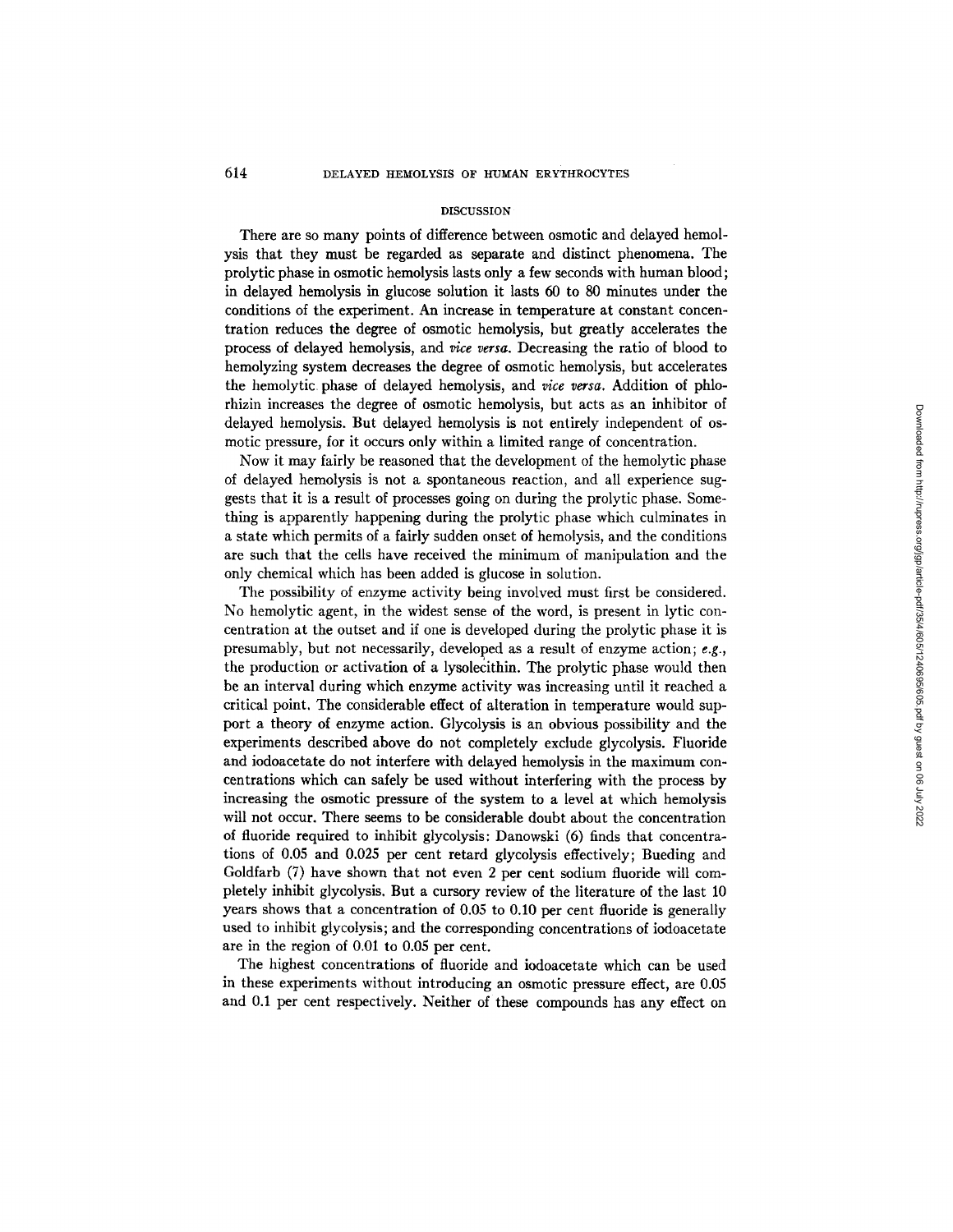delayed hemolysis at these concentrations, which makes it unlikely that glycolytic mechanisms are involved.

It is also unlikely that a lysolecithin is involved. Were it so, there would be no apparent reason why delayed hemolysis can suddenly be stopped by the addition of solid sodium chloride or glucose. The resulting increase in osmotic pressure and the reversion to the biconcave disc form would not be likely to deter an enzyme such as lysolecithin from pursuing its activity. This argument does not necessarily apply in all cases; for example, an enzyme may assist in the transfer of glucose across the cell membrane, and a high extracellular concentration of solute would offset its action in increasing the intracellular concentration of that solute.

There are curious similarities between the actions of fluoride, iodoacetate, and phlorhizin in delayed hemolysis and in certain other phenomena. Wilbrandt (8) has shown that phlorhizin in concentrations of the order of 0.03 to 0.5 per cent inhibits the entrance of glucose into the red cell. Fluoride and iodoacetate do not. Wilbrandt's results do not lead to the conclusion that an enzyme is concerned in the transportation of glucose.

Furthermore, specific absorption of glucose depends, in part, on phosphorylation and it has been shown by other workers (9-11) that the first stage in phosphorylation, viz. the formation of glucose-1-phosphate, is inhibited by phlorhizin in concentrations of the order of  $M/100$  (0.4 per cent), but not by fluoride or iodoacetate. These coincidences are interesting and it is not beyond the bounds 'of possibility that the permeability of the erythrocyte membrane to glucose has phosphorylation as a limiting factor. The process merits further investigation.

The loss of potassium during the prolytic phase of delayed hemolysis was expected, for although the erythrocyte maintains a considerable difference in concentration of potassium between the two sides of its membrane *in vivo,* it has been repeatedly shown that the cell membrane is permeable to potassium both *in vivo* and *in vitro.* Under the conditions described in the prototype experiment, about 60 per cent of the cell potassium has escaped into the extracellular fluid before hemolysis begins.

Now the escape of cell potassium cannot be the factor controlling hemolysis, for in the presence of 0.1 per cent phlorhizin (but under otherwise identical conditions) hemolysis is prevented but the escape of potassium continues. And it continues at the same rate as in the absence of phlorhizin *(i.e.* about 60 per cent in the 1st hour) until 90 per cent, or possibly more, of the potassium has been released without the occurrence of hemolysis. Under these conditions, phlorhizin apparently has the power of inhibiting lysis without interfering with the escape of potassium.

According to the colloid-osmotic hemolysis hypothesis, the development of a cation permeability results in swelling of the cell, and finally, hemolysis. The hemolysis is produced by a movement of water across the membrane